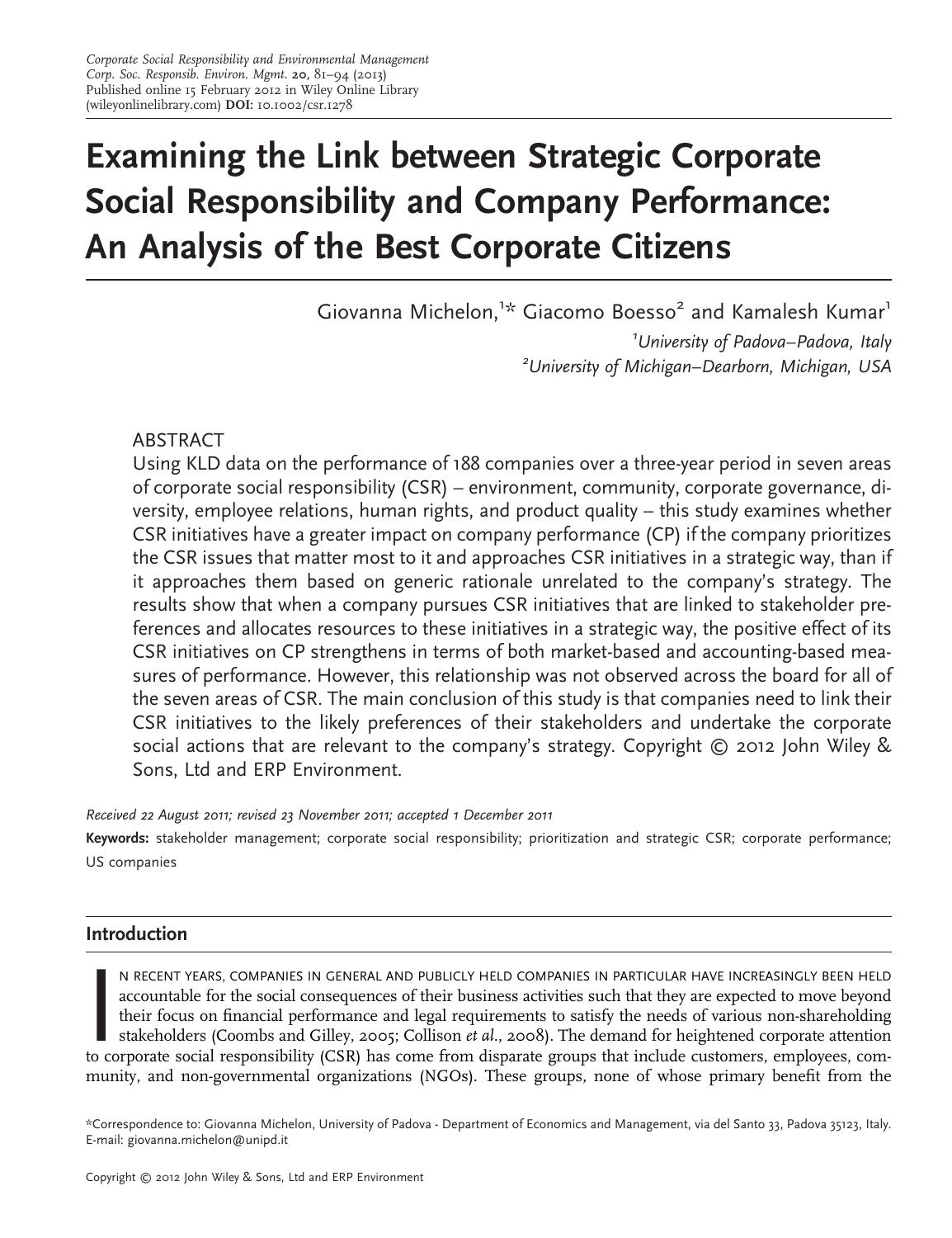company is derived from investment returns, tend to focus on issues that are important to both the success of the company and to the well-being of society at large (Choi and Wang, 2009; Doh et al., 2010).

However, the financial crisis that has swept through the business world recently has put these types of initiatives under much closer scrutiny in terms of the business benefits received from supporting the demands of non-shareholding stakeholder groups; decision-making concerning CSR initiatives has been increasingly focused on providing tangible returns to the company (Chiu and Sharfman, 2009). While most companies accept the need for CSR, the dramatic change in the global economic climate has led companies to ask themselves whether the prevailing approaches to CSR allow them to enhance their stakeholder relationships and, if so, whether these approaches to CSR are advantageous in terms of corporate performance (CP). The basic issue that confronts the company executives is whether companies 'do well by doing good' and, if so, how (Dobers and Springett, 2010).

A review of the prevailing approaches companies take to CSR revealed that CSR efforts are 'so fragmented and so disconnected from business and strategy as to obscure many of the greatest opportunities for companies to benefit the society' (Porter and Kramer, 2006, p. 4). Werbel and Wortman (2000, p. 125) noted that companies primarily used corporate investments in social causes as a short-term strategy to overcome a negative reputation and that their support for CSR initiatives was a 'haphazard, reflexive response to short-term challenges'. Observations of this nature lend support to the critics of CSR, who have long argued that company investments in socially responsible but unprofitable initiatives are unsustainable. Failure to supplement CSR initiatives with economic considerations may be why many companies view them as a 'non-productive cost' (Murray and Montanari, 1986) or as a 'tax or license for doing business' (Peloza, 2006). The limitations of prevailing approaches to CSR, coupled with the present economic crisis, mean that managers must develop highly focused and meaningful forms of CSR initiatives that demonstrably maximize profit by increasing corporate goodwill (Ditlev-Simonson and Midttun, 2011).

In response to the criticisms of and concerns about CSR, Porter and Kramer (2006) proposed that the economic objectives of the firm and the objectives of CSR initiatives need not be separate and distinct. Instead of focusing on the 'tension between business and society', companies should understand the interdependence between the two and anchor their CSR initiatives in their company-specific strategies and activities. When companies approach CSR in this way, they 'discover that CSR can be much more than a cost, a constraint, or a charitable deed – it can be a source of opportunity, innovation and competitive advantage' (Porter and Kramer, 2006, p. 4).

Taking such an approach to CSR is also justified by theory. Particularly relevant here are the unique relationships among the top company executives, the board of directors, and the firm's stakeholders, which relationships form the basis of stakeholder-agency theory (Jensen and Meckling, 1976). Although top executives in general, and the CEO in particular, directly control firm-level decisions, their actions are also monitored and influenced by the board of directors, who represent all stakeholders (Coombs and Gilley, 2005; Lucas, 2010; Mallin and Michelon, 2011). In addition, how stakeholder relationships are built is likely to be derived from the values embedded in a company's culture (Graves and Waddock, 1994; Hemingway and Maclagan, 2004). Hemingway and Maclagan (2004) addressed this issue by explaining how this agency relationship affects a company's decision to channel its CSR resources to objectives that link the CSR initiatives to the likely preferences of the shareholders.

The objective of this study is to examine empirically whether CSR initiatives have a greater impact on company performance if the company prioritizes its CSR initiatives based on the preferences of the stakeholders and channels resources to these initiatives in a strategic way than if it approaches CSR based on generic rationale that are unrelated to stakeholder preferences. Using data collected by Kinder, Lyndenberg, Domini Analytics, Inc. (KLD) during 2005, 2006, and 2007, this study examines the relationship between CP and CSR activities that target each of seven stakeholder groups. In doing so, this study focuses on an important yet underemphasized aspect of the CSR-CP research in order to address the question of whether companies can approach CSR in a way that both benefits society and provides tangible returns to the company.

#### Literature Review and Hypotheses Development

There are many ways to create CSR initiatives that give value to stakeholders, but because stakeholder management involves close interaction with a number of diverse yet interrelated groups, the process is inherently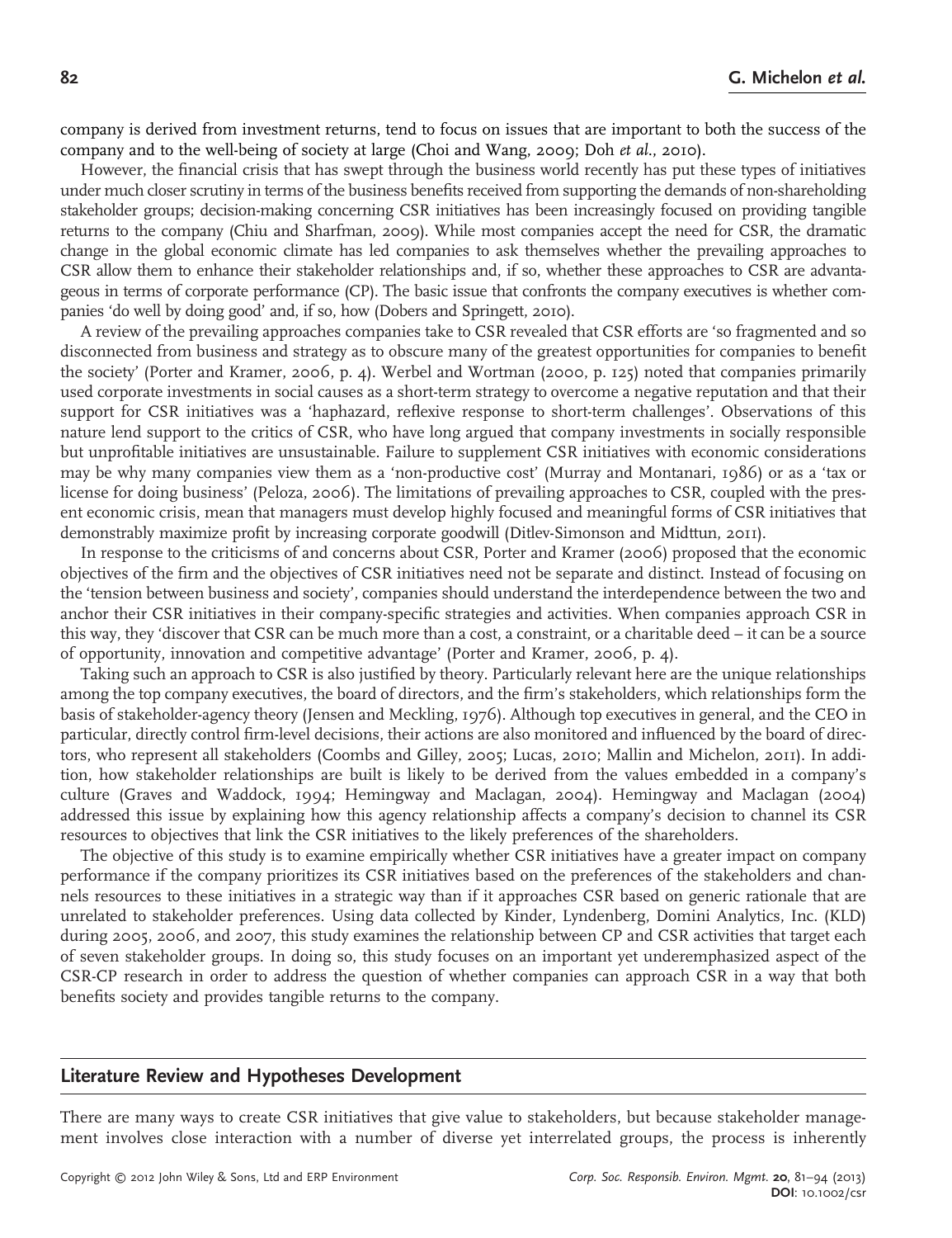complex (Goll and Rasheed, 2004). When companies have fewer resources to devote to CSR initiatives, those responsible for corporate governance (the top executives and the board of directors) must determine which stakeholder groups to consider, in what order, and to what extent (Ruf et al., 2001; Van Beurden and Gössling, 2008). Once the firm's stakeholders have been identified and prioritized, the firm must link its CSR initiatives to the preferences of one or more groups of stakeholders. A number of researchers (McWilliams and Siegel, 2001; Sen and Bhattacharya, 2004; Porter and Kramer, 2006; Melo and Garrido-Morgado, 2011) have argued that channeling a firm's CSR initiatives to the objectives its directors and top executives favor strengthens the firm's long-term competitiveness and CP.

Following the resource-based view of the firm, researchers have regarded a firm's positive relationships with its stakeholders as valuable, rare, inimitable, and non-substitutable resources that contribute to the company's performance advantage (Hillman and Keim, 2001; Choi and Wang, 2009; Melo and Garrido-Morgado, 2011). A company's decision to base how it channels its resources based on stakeholder preferences leads to a performance advantage for the firm (Alniacick et al., 2011). For example, a sound relationship with employees – a stakeholder group – may increase the firm's ability to attract and retain employees and increase employee commitment and effort, leading to improved efficiency and productivity. Similarly, a good relationship with customers, another stakeholder group, may lead to a more stable and attached customer base and enhance brand value (Brown and Dacin, 1997), and a good relationship with the community may lead to positive community involvement in providing infrastructure and support for the company's growth (Fombrun et al., 2000; Epstein and Widen, 2011).

Previous researchers have also noted that targeted CSR initiatives help to build a positive reputation with various stakeholder groups (McWilliams and Siegel, 2001; Sen and Bhattacharya, 2004; Melo and Garrido-Morgado, 2011; Michelon, 2011), which is associated with positive financial performance. A positive reputation has a particularly enduring effect because of the inability of competitors to imitate it (Alniacick et al., 2011). CSR initiatives that are prioritized based on strategic concerns have often been described by researchers as 'investments' comparable to those made in R&D or employee training because such initiatives lead to future growth potential in the same way (Fombrun et al., 2000). Prioritization can also give a company advantages in identifying trends or changes that are taking place in the market, allowing the company to act quickly to establish itself at the forefront of the change (Falck and Heblich, 2007). Finally, such CSR initiatives may help the company build competencies proactively by improving its scanning skills, processes, and systems that increase the organizational preparedness for change, turbulence, and crises (Orlitzky et al., 2003; Welford et al., 2007).

Managing the CSR initiatives of the firm in terms of doing things better than and differently from how competitors do them can contribute to competitive success in the same way that other aspects of competitive strategy do (Porter and Kramer, 2006). More than ever before, strategic considerations of externalities are critical to a company's competitive performance. By linking the CSR initiatives to the likely preferences of the stakeholders and channeling company CSR resources to objectives favored by top management and directors, companies can ensure that their corporate capabilities will be particularly suited to helping create value for the stakeholder groups whose needs they are trying to address (Ruf et al., 2001; Porter and Kramer, 2002). Therefore, it is proposed that:

H1: Firms whose CSR activities are prioritized based on strategic concerns see a more positive relationship between CSR and CP than other firms do.

## Research Method

#### Sample and Data Collection

Data on CSR were drawn from the KLD Social Ratings database. KLD rates the social, environmental, and governance performance of companies on more than 280 data points using a proprietary rating system. The database includes all firms on the Standard and Poor's 500, as well as approximately 150 firms included in the Domini Social Index (DSI) 400. Based on these ratings, KLD publishes the list of 100 Best Corporate Citizens annually, providing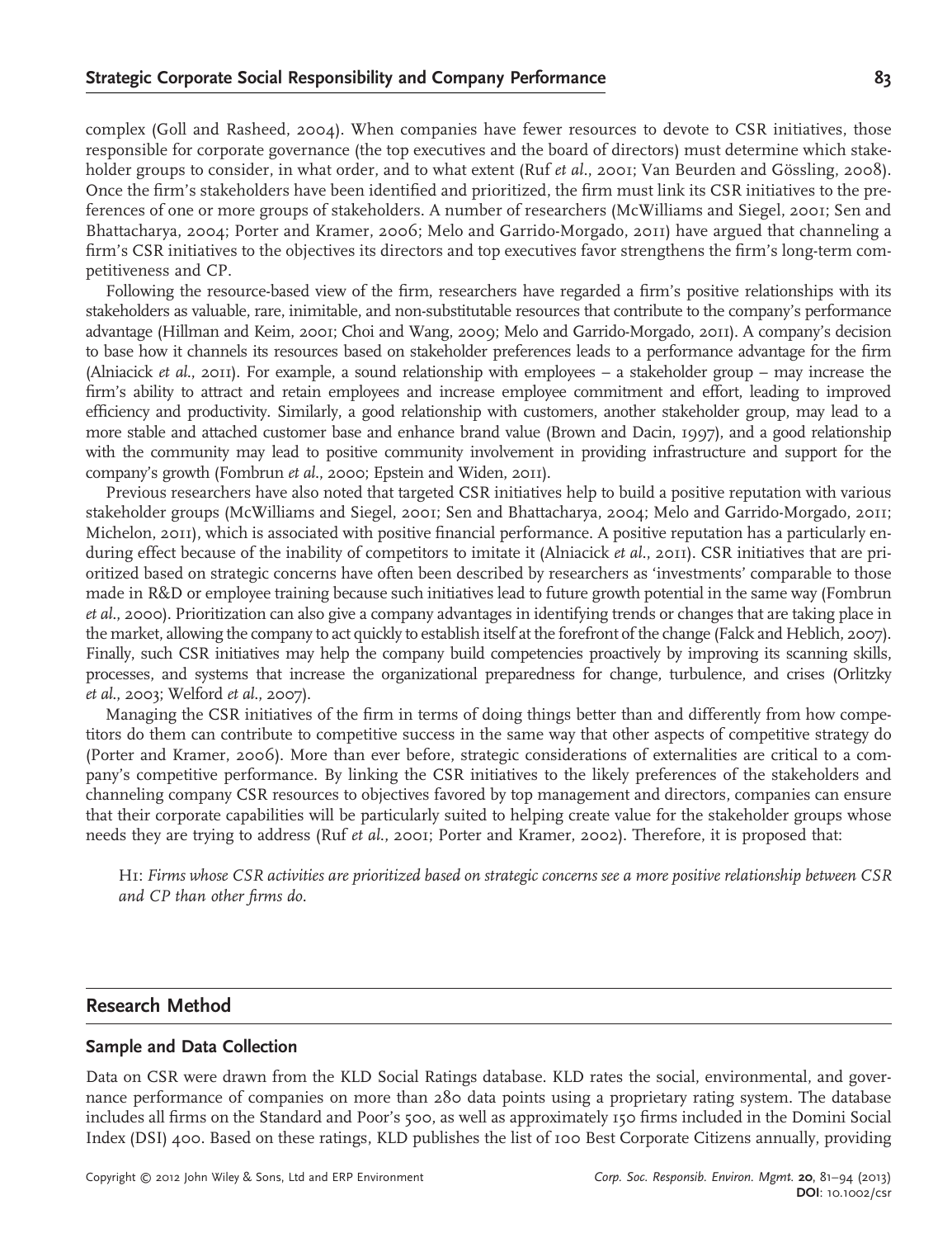evaluations on the performance of these companies in seven areas: environment, community, corporate governance, diversity, employee relations, human rights, and product quality and safety. We used the KLD ratings of the 100 Best Corporate Citizens for 2005, 2006, and 2007 because we were specifically interested in companies' long-term strategic approach to CSR and CSR's resulting effect on CP. Since not all companies made the 100 Best Corporate Citizens list in all three years, the selection process yielded a final sample of 188 companies. The data gathered consisted of their performance ratings in terms of CSR initiatives related to the seven areas listed above.

KLD data is considered 'the most comprehensive and prominent data' on stakeholder management (Coombs and Gilley, 2005, p. 830). It has been referred to as 'the de facto standard at the moment' for measuring stakeholder management (Waddock, 2003, p. 369). KLD's Social Ratings database, which has become the standard for quantitative measurement of companies' CSR initiatives, has been extensively used in scholarly research to operationalize companies' CSR initiatives (Graves and Waddock, 1994; Hillman and Keim, 2001; Coombs and Gilley, 2005; Choi and Wang, 2009; Melo and Garrido-Morgado, 2011). Data on CP and control variables were collected from Thomson's DataStream, one of the largest databases of financial performance and other company-related statistics.

## Measures of Corporate Performance (CP)

The primary dependent variable in this study was CP. A company's performance can be measured in terms of shortterm accounting-based measures, long-term accounting-based measures, and market-based measures (Waddock and Graves, 1997; Roman et al., 1999; Richard et al., 2009). Orlitzky et al.'s (2003) meta-analytic study found that CSR is more highly correlated with accounting-based measures of CP than with market-based indicators, but we chose to measure CP using both. For accounting-based measures, we chose EBITDA, capital expenditure, and intangibles. EBITDA is less subject to managers' discretionary policy choices regarding surplus resources than many other accounting-based measures, so it provides a better reflection of a company's actual financial performance (Orlitzky et al., 2003). Capital expenditures indicate the long-term initiatives that companies are pursuing to improve their future performance, and intangibles capture gains that may not be directly reflected in the accounting-based measure but have the potential to improve a company's future performance.

For the market-based measure, we selected companies' market value at the end of each of the three fiscal years. A company's market value over time should reflect the tangible and intangible gains that may have resulted – and even those likely to result – from sound CSR initiatives over time (Coombs and Gilley, 2005; Wahba, 2008; Choi and Wang, 2009). Data for the accounting-based and market-based measures were drawn for 2005, 2006, and 2007. We used concurrent performance data rather than lagging or leading indicators because results of meta-analytic studies have shown that CSR and CP are as likely to be concurrent as they are to be lagging or leading (Orlitzky et al., 2003; Mattingly and Berman, 2006).

## Measurement of Corporate Social Performance (CSP)

The independent variables used in this study are the seven areas of stakeholder management on which KLD rates company's CSR initiatives: environment, community, corporate governance, diversity, employee relations, human rights, and product quality and safety. Because these measures have been widely used in a number of prominent studies (Graves and Waddock, 1994; Hillman and Keim, 2001; Coombs and Gilley, 2005; Choi and Wang, 2009) we do not describe in detail the activities included in these measures. The final rating in each of the seven areas of CSR is based upon the assessment made by KLD analysts after extensive investigation of public records, including more than 14 000 global media sources, company websites, reports from governmental agencies, and NGOs, financial reports filed with various regulatory agencies, company annual reports, direct communications with company officers, and visits to company facilities by KLD analysts.

KLD ratings indicate the presence or absence of strengths and weaknesses in a number of attributes in each of the seven areas of CSR (Mattingly and Berman, 2006). A low rating in an area is indicative of weakness or the absence of strength, while a high rating indicates the presence of positive activity toward a stakeholder group and the absence of weaknesses.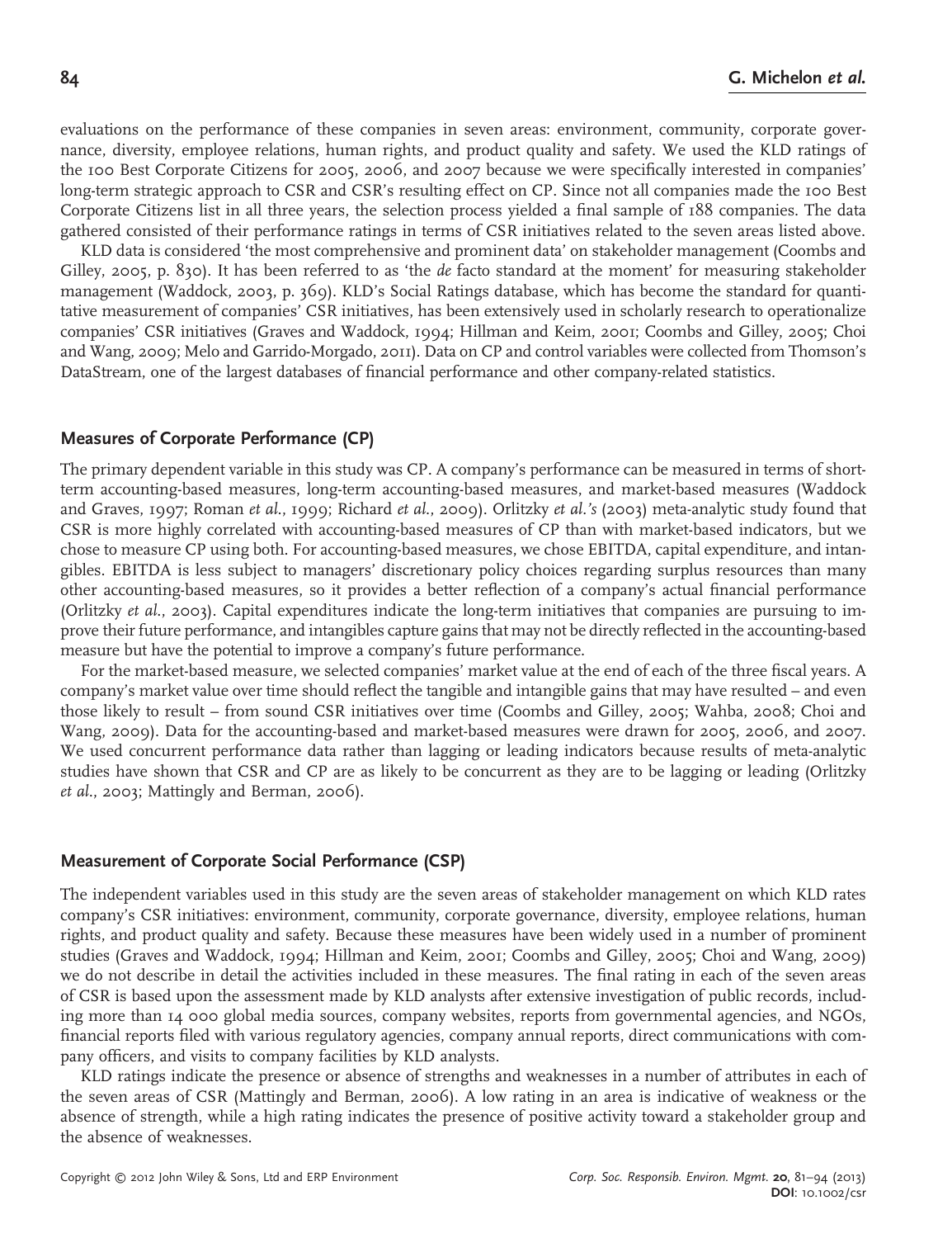#### Measures of Strategically Prioritized CSR Activities

Since measures that link firms' CSR priorities to stakeholder preferences are not available in the extant literature, we created the measures ourselves. Prioritization occurs in every organization. However, the level of CSR prioritization and corresponding resource allocation varies across organizations since different organizations attempt to link their CSR initiatives to the preferences of their stakeholders in their own unique ways (Hillman and Keim, 2001).

We first measured the extent to which a company prioritized its CSR initiatives based on the preferences of the stakeholders by calculating the variance in each company's CSR rating related to the seven areas for each of the three years. If the variance was greater than the average variance for all observations for a given year, it was deemed to provide evidence that the CSR initiatives of the company were linked to its stakeholders' preferences. By approaching prioritization in this way, we capture the outcome of the prioritization process that selectively addresses the CSR issues related to the demands of various stakeholder groups. A dummy variable for 'priority' was created, and companies were assigned a value of 1 if the variance was greater than the average variance and 0 otherwise.

Next, to measure whether a company channeled its CSR resources to initiatives related to the demands of various stakeholders in a strategic manner, we calculated the mean score for each of the seven areas of CSR for all the companies in the sample for each of the three years. If a company's score was higher than the overall mean for a given year for a specific area of CSR, we classified the company as addressing the demands of that stakeholder group in a strategic way. Accordingly, a dummy variable 'strategic' was created, and companies were given a value equal to 1 if a company's score was higher than the overall mean and 0 otherwise. Seven dummy variables, one for each area of CSR, were created in this way.

Despite their limitations, we believe that these two proxy measures together allow us to capture what is at the core of strategically prioritized CSR activities. A company must prioritize its CSR initiatives to the likely preferences of the stakeholders (captured by greater emphasis on some areas of CSR than others) and then use CSR resources strategically to pursue those CSR objectives (reflected by superior relative score in some areas of CSR than others). Examining the variances in the sample's means in order to understand variability/consistency in a company's practices is an approach used in many previous studies (Simerly and Li, 2000). Wang and Choi (2010) examined inter-domain constancy in CSR initiatives of a company toward various stakeholders using a similar measure.

## Control Variables

We included size and industry as control variables based on the recommendations and findings of previous researchers (McWilliams and Siegel, 2000; Coombs and Gilley, 2005; Choi and Wang, 2009). Size was controlled for because one could argue that as companies grow, they are more likely to adopt CSR initiatives as a result of increased pressure by stakeholders (Boesso and Kumar, 2007). The average cost of implementing CSR initiatives may also be proportionately less for large firms than for smaller ones (McWilliams and Siegel, 2001) since large size often facilitates economies of scale or scope (Roberts and Dowling, 2002). However, inertia can be a more significant problem in larger firms than in smaller, more nimble ones. We measured firm size by the natural logarithm of the number of employees. We chose number of employees over other measures, such as revenue or sales, because companies in our sample come from many different industries, with very different revenue and sales pattern.

Industry effects may also influence a company's CSR initiatives and its performance (Waddock and Graves, 1997; Hillman and Keim, 2001). When assessing CSR, researchers must recognize 'business exposure', that is, the degree to which a firm is vulnerable to its environment. Firms in industries like consumer goods, utilities, and oil and natural gas are under substantial scrutiny from a broad range of stakeholders (i.e. they face significant business exposure), so they are more likely than firms in other industries to engage in certain acts of CSR. This effect was apparent in a KPMG report that found that companies in industrial sectors with relatively high environment impact led other companies in CSR reporting (KPMG, 2005). The industry in which a firm operates can also affect the pressures it faces from different stakeholder groups. For example, consumer product companies see their largest exposure and greatest pressure from customer groups, while firms in industrial sectors like utilities and oil and gas face the greatest pressure from stakeholders concerned about environmental impacts.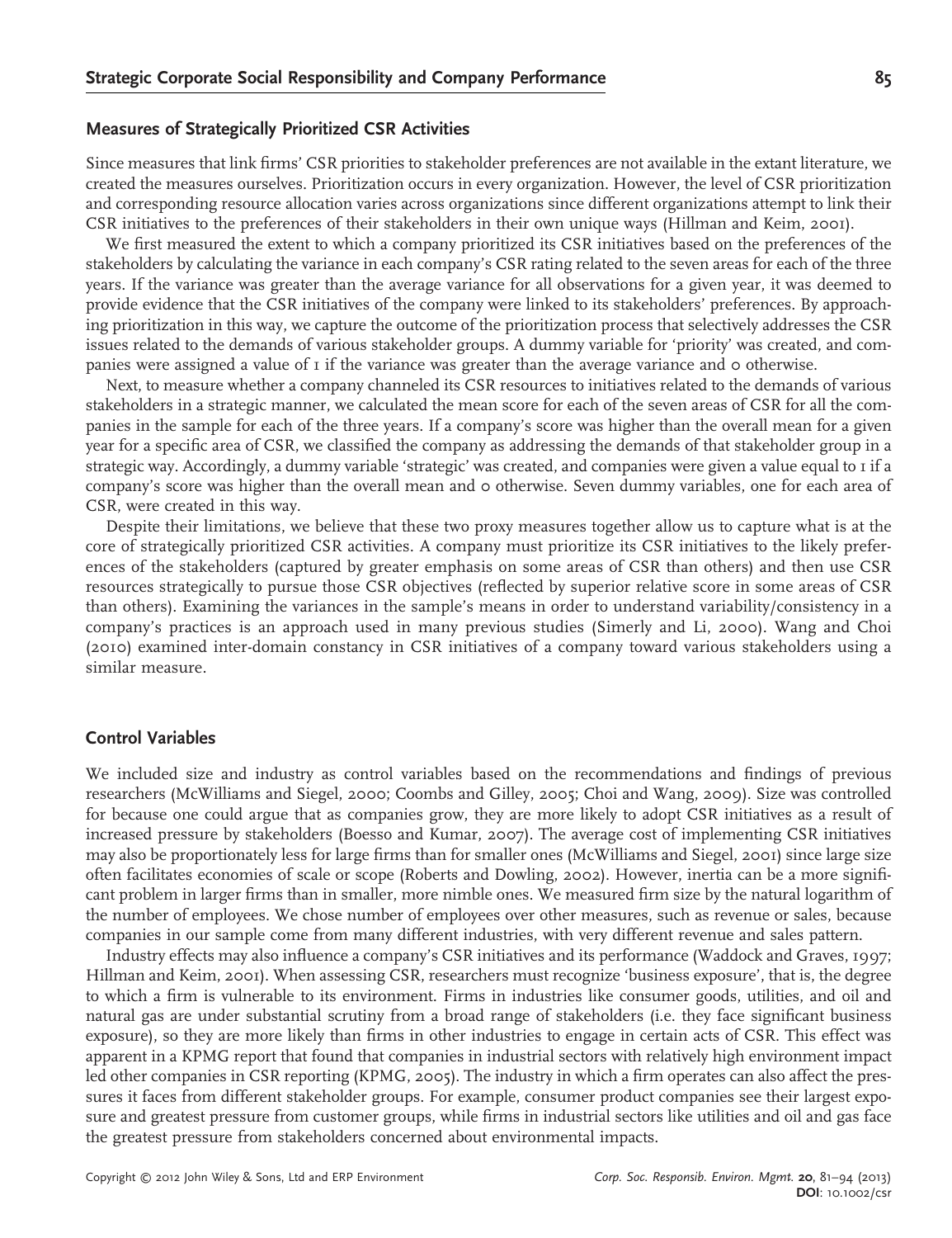## Modeling the Effect of Strategically Prioritized CSR

The data for this study consisted of seven different CSR ratings for the 100 companies that were ranked as the best corporate citizens. Data was collected over a period of three years (2005–2007). Since many companies made the list more than one time during this three-year period and since ratings on the seven CSR issues may have varied, the data set was panel data. Panel data have the between-subjects information among subjects for any given time period, and they have the within-subjects information for the same subjects across time (Wooldridge, 2002).

Panel data regression uses this within-subjects information across time to adjust the standard errors of variables, thereby adjusting the substantive analysis of results (Pedhazur, 1997). We found different error variances for different cross-sections; since with such cross-section heteroskedasticity, the ordinary least squares (OLS) standard errors are inconsistent, we performed a panel-corrected standard error model assuming within-unit homoskedasticity. In order to perform a robustness check of our results, we ran all regression models using robust variance estimates.

We also performed the Wooldridge test for autocorrelation in panel data and identified serial correlation in the error term of some of our models (shown in Table 3). Since serial correlation in linear panel-data models biases the standard errors and reduces the efficiency of the results (Wooldridge, 2002), we ran our regression correcting for within panel first-order autocorrelation assuming the AR(1) process is common to all the panels. Therefore, these models obtain the Prais-Winsten (rather than OLS) estimates of the parameters (Kmenta, 1997). Both the OLS and Prais-Winsten estimates with panel corrected standard errors are conservative, so they are valid alternatives to feasible GLS estimates (Beck and Katz, 1995).

Since the focus of the study was on examining the effects of CSR activities on CP, we first examined the main relationship between the seven CSR areas and CP using the following model:

\n
$$
\text{Comparive} \, \text{Company} \, \text{Performance}_{it} = a_{\text{o}} + a_{\text{r}} \, \text{Community}_{it} + a_{\text{r}} \, \text{Governance}_{it} + a_{\text{r}} \, \text{Diversity}_{it} + a_{\text{r}} \, \text{Employee}_{it} + a_{\text{r}} \, \text{Somployee}_{it} + a_{\text{r}} \, \text{Somployee}_{it} + a_{\text{r}} \, \text{Simployee}_{it} + a_{\text{r}} \, \text{Simployee}_{it} + a_{\text{r}} \, \text{Simployee}_{it} + a_{\text{r}} \, \text{Simployee}_{it} + a_{\text{r}} \, \text{Simployee}_{it} + a_{\text{r}} \, \text{Simployee}_{it} + a_{\text{r}} \, \text{Simployee}_{it} + a_{\text{r}} \, \text{Simployee}_{it} + a_{\text{r}} \, \text{Simployee}_{it} + a_{\text{r}} \, \text{Simployee}_{it} + a_{\text{r}} \, \text{Simployee}_{it} + a_{\text{r}} \, \text{Simployee}_{it} + a_{\text{r}} \, \text{Simployee}_{it} + a_{\text{r}} \, \text{Simployee}_{it} + a_{\text{r}} \, \text{Simployee}_{it} + a_{\text{r}} \, \text{Simployee}_{it} + a_{\text{r}} \, \text{Simployee}_{it} + a_{\text{r}} \, \text{Simployee}_{it} + a_{\text{r}} \, \text{Simployee}_{it} + a_{\text{r}} \, \text{Simployee}_{it} + a_{\text{r}} \, \text{Simployee}_{it} + a_{\text{r}} \, \text{Simployee}_{it} + a_{\text{r}} \, \text{Simployee}_{it} + a_{\text{r}} \, \text{Simployee}_{it} + a_{\text{r}} \, \text{Simployee}_{it} + a_{\text{r}} \, \text{Simployee}_{it} + a_{\text{r}} \, \text{Simployee}_{it} + a_{\text{r}} \, \text{Simployee}_{it} + a_{\text{r}} \, \text{Simployee}_{it} +
$$

Next, in order to examine the effect of strategically prioritized CSR activities on CP, we used moderated multiple regression analysis. We specified the following model to test this relationship:

\n
$$
\text{CompanyPerformance}_{it} = \alpha_{\text{o}} + \alpha_{\text{1}} \text{priority}_{it} + \alpha_{\text{2}} \text{CSR}_{it} + \alpha_{\text{3}} \text{strategy} \text{CSR}_{it} + \alpha_{\text{4}} \text{CSR}_{it} \cdot \text{strategies} \text{CSR}_{it} + \alpha_{\text{5}} \text{Size}_{it} + \sum_{ind=1}^{8} \alpha_{\text{Gind}} \text{Industry}_{ind_{it}}
$$
\n

where CP is measured by EBITDA, market value, capital expenditure, and intangible assets; priority is a dummy variable that indicates whether the CSR initiatives of the company are linked to stakeholder preferences; CSR is the KLD ratings in the areas of community, governance, diversity, employees, environment, human rights, and product; strategic CSR is a dummy variable that indicates whether the company channeled its CSR resources to CSR initiatives in a strategic way in the seven areas of CSR; size is a logarithmic transformation of the number of employees in the company; and industry<sub>ind</sub> are industry dummies (basic materials, cyclical consumer goods, noncyclical consumer goods, cyclical services, financial services, general industrials, information technology, utilities).

#### Results

Table 1 reports descriptive statistics and correlations for the variables included in the study. Since KLD ratings in various categories of CSR are done using different scales, the ratings were standardized across the seven categories of CSR. The characteristics associated with the companies included in the sample are reported in terms of the average market value of the companies, the average value of their intangible assets, their average EBITDA, and capital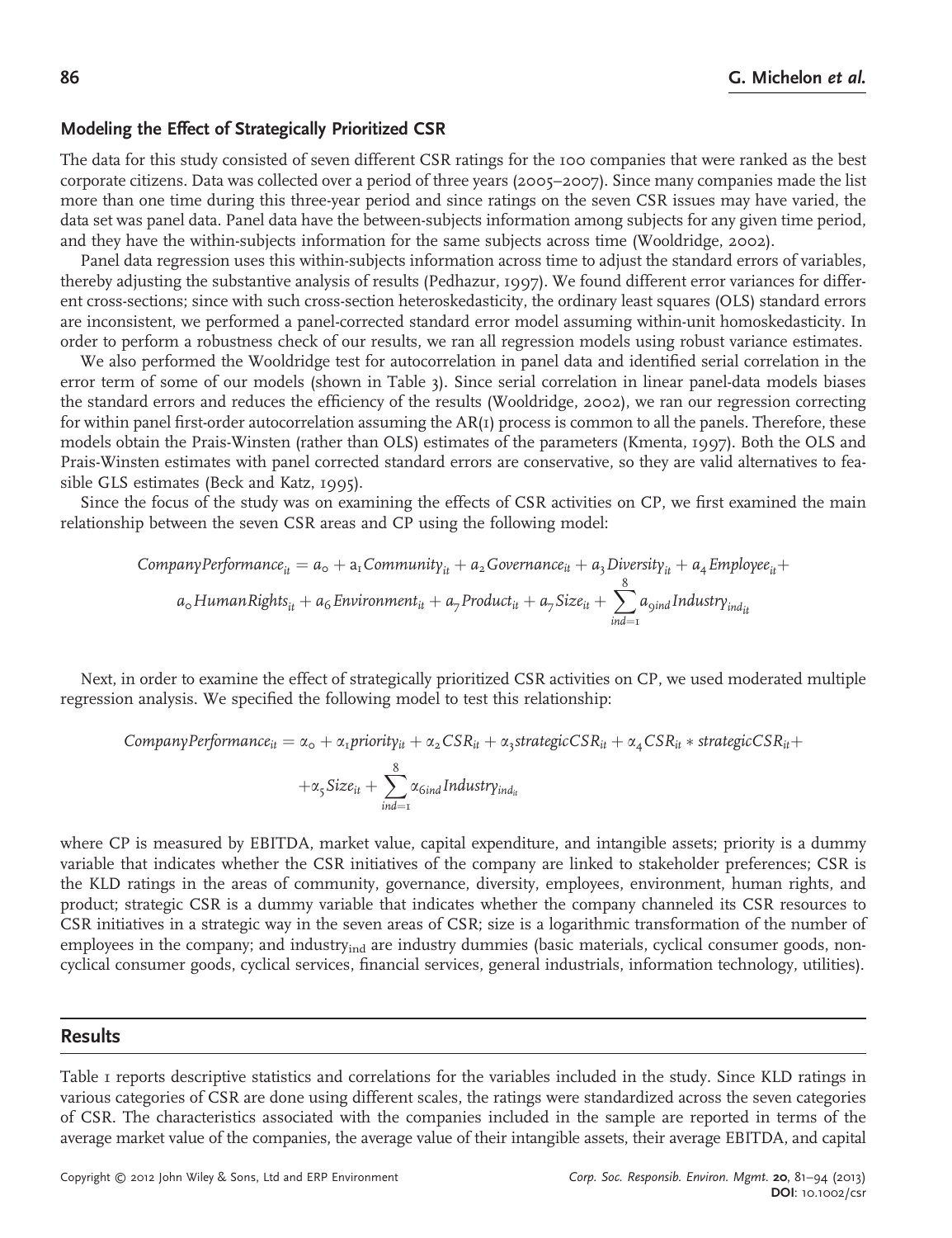|                                                                                                                                                                                                                                                                                                                              | mean                                                                                              | ΡS                                                                                     |                                                                 |                                                                             |                       | 4                                                                                                        |                                                           | 9                                                      | $\overline{a}$          | $\infty$                                  | Ō                        | $\overline{0}$ | $=$                                                                                                            | $\overline{a}$                                                        | $\tilde{5}$                        | $\frac{15}{2}$<br>$\frac{1}{4}$                                                                                                                                                                                                                                                                                                                                                                                                | ٩               | $\overline{V}$                                                                                                                                                                                                                                                                                        | ă                       | <u>പ്</u> | $\frac{0}{2}$ |
|------------------------------------------------------------------------------------------------------------------------------------------------------------------------------------------------------------------------------------------------------------------------------------------------------------------------------|---------------------------------------------------------------------------------------------------|----------------------------------------------------------------------------------------|-----------------------------------------------------------------|-----------------------------------------------------------------------------|-----------------------|----------------------------------------------------------------------------------------------------------|-----------------------------------------------------------|--------------------------------------------------------|-------------------------|-------------------------------------------|--------------------------|----------------|----------------------------------------------------------------------------------------------------------------|-----------------------------------------------------------------------|------------------------------------|--------------------------------------------------------------------------------------------------------------------------------------------------------------------------------------------------------------------------------------------------------------------------------------------------------------------------------------------------------------------------------------------------------------------------------|-----------------|-------------------------------------------------------------------------------------------------------------------------------------------------------------------------------------------------------------------------------------------------------------------------------------------------------|-------------------------|-----------|---------------|
| 2.governance<br>3.diversity<br>4.employee rel.<br>5. human rights<br>15.str_prod<br>16.prior*overall<br>18.EBITDA<br>6.environment<br>19.com_value<br>21.intangibles<br>.community<br>9.str_comm<br>20.cap_exp<br>io.str_gov<br>$13.str\_env$<br>14.str $_l$ hr<br>7.product<br>$11.str\_div$<br>8. priority<br>$12.str\_er$ | 2,358.4<br>34,900.2<br>451.8<br>2,873.3<br>0.92<br>0.52<br>0.18<br>0.52<br>1.12<br>$\overline{0}$ | 4,596.4<br>94,400.1<br>888.4<br>7,779.8<br>$1.07$<br>$1.09$<br>$0.81$<br>1.42<br>$\Xi$ | ۣۣۿۦ۪ؾ۬؞ۭۣ۬ۿٵۻڰۄڮۊػۄڟۣؠڟۑڟٷڮۄٚ<br>ؠڡٛ <sub>ؾ</sub> ٞڂؠۊٵڿۿؠڟۑڡٚ | ڣ<br>؞۬ٚ؇۪ۼ؞ڂۦؠۣۜڂؠۣڡٚ؋ۣڞ <sub>ۑ</sub> ڂۦ۪ڂۦۭڂۦڿڷڂؠۣڂؠۣڡ <sub>ۼ</sub> ۣڞۼ؞ٚ | ڟؗ؞ۣڣ؋ؽ؋ۿ؋ۑ؋ڷؠ؋ۄٚؠ؋ۄٚ | ۑٛۘڹ؋ٙٙٙڮ؈ٚۑڷ؋ۣۑ؆ۑۄٚؠۻۣٚڂ؞ۑۣڂ<br>ۉۦ۪ؾؠٷ <sub>ؠ</sub> ۣٷ <sub>ؠۣ</sub> ۣٷؠۣٷۄٵڿۄٚؠۿۄڶۄؠ<br>$\overline{c}$ | ۣ<br>؞ۣۏٷۦٟ <i>ڋ</i> ۏۿ؋ۄٚٷۑٟٚ <sup>ٳ</sup> ۭؾؠۣٚڡٚؠٟۣۊ؋ٷ | ڣۣ <sup>ڹ</sup> ؞ۼ؞ۼۄػۄڂؠۼؠۣ <sup>ڹ</sup> ۼۊٷۣ؇ؠۣ۠ۼۑۊٷ | ۼ<br>؋ۄٚٷ؋ٞؠۊ؇ۊ۫ؠۄ؞ٙ۠؋ڔ | ۣ<br>؞ٟڐ <sub>ؠ</sub> ٟٚؠٚۏڿٚۄۏڡٚۄ؋ۄٚ؇؞ۣۊ | ؚۣ<br>؞؇ؾؙ؞ۑڐؠ؋؞؆؞؇؞؞ٞؠٵ |                | <sub>م</sub> َّةٍ فَيْ أَسْتَغَيْرَ فَيْ مَنْ يَجْمَعُونَ فَيْ مَنْ يَجْمَعُونَ فَيْ يَجْمَعُونَ فَيْ يَجْمِعُ | ؽ؋؞؇ۑۊ<br>ۿؠۣڡ <sub>ؠ</sub> ۣڡ <sub>ؿ</sub> ۣڡٚؠۣڡ <sub>ؠ</sub> ۣڡؠۣڡ | ة يَدِيَّةٍ قَرِينٍّةٍ فَيَدِيَّةٍ | $\begin{array}{c} \dot{Q}_1 \\ \dot{Q}_2 \\ \dot{Q}_3 \\ \dot{Q}_4 \\ \dot{Q}_5 \\ \dot{Q}_6 \\ \dot{Q}_7 \\ \dot{Q}_8 \\ \dot{Q}_9 \\ \dot{Q}_8 \\ \dot{Q}_9 \\ \dot{Q}_9 \\ \dot{Q}_9 \\ \dot{Q}_9 \\ \dot{Q}_9 \\ \dot{Q}_9 \\ \dot{Q}_9 \\ \dot{Q}_9 \\ \dot{Q}_9 \\ \dot{Q}_9 \\ \dot{Q}_9 \\ \dot{Q}_9 \\ \dot{Q}_9 \\ \dot{Q}_9 \\ \dot{Q}_9 \\ \dot{Q}_9 \\ \dot{Q}_9 \\ \dot{Q}_9 \\ \dot{Q}_9 \\ \dot{Q}_9 \\ \dot{$ | ۑ<br>ۿڐۄڋ؞ۼ؞ۄٚۺ | $\frac{5}{2}$<br>$\frac{2}{3}$<br>$\frac{1}{3}$<br>$\frac{1}{3}$<br>$\frac{1}{3}$<br>$\frac{1}{3}$<br>$\frac{1}{3}$<br>$\frac{1}{3}$<br><br>$\frac{1}{3}$<br><br><br><br><br><br><br><br><br><br><br><br><br><br><br><br><br><br><br><br><br><br><br><br><br><br><br><br><br><br><br><br><br><br><br> | <b>1923</b><br>9. R. R. | .67       | 45            |
| Table 1. Mean, standard deviation and correlation of all variables                                                                                                                                                                                                                                                           |                                                                                                   |                                                                                        |                                                                 |                                                                             |                       |                                                                                                          |                                                           |                                                        |                         |                                           |                          |                |                                                                                                                |                                                                       |                                    |                                                                                                                                                                                                                                                                                                                                                                                                                                |                 |                                                                                                                                                                                                                                                                                                       |                         |           |               |

\*p

 $<$  .05,  $*$ p

to.<br>V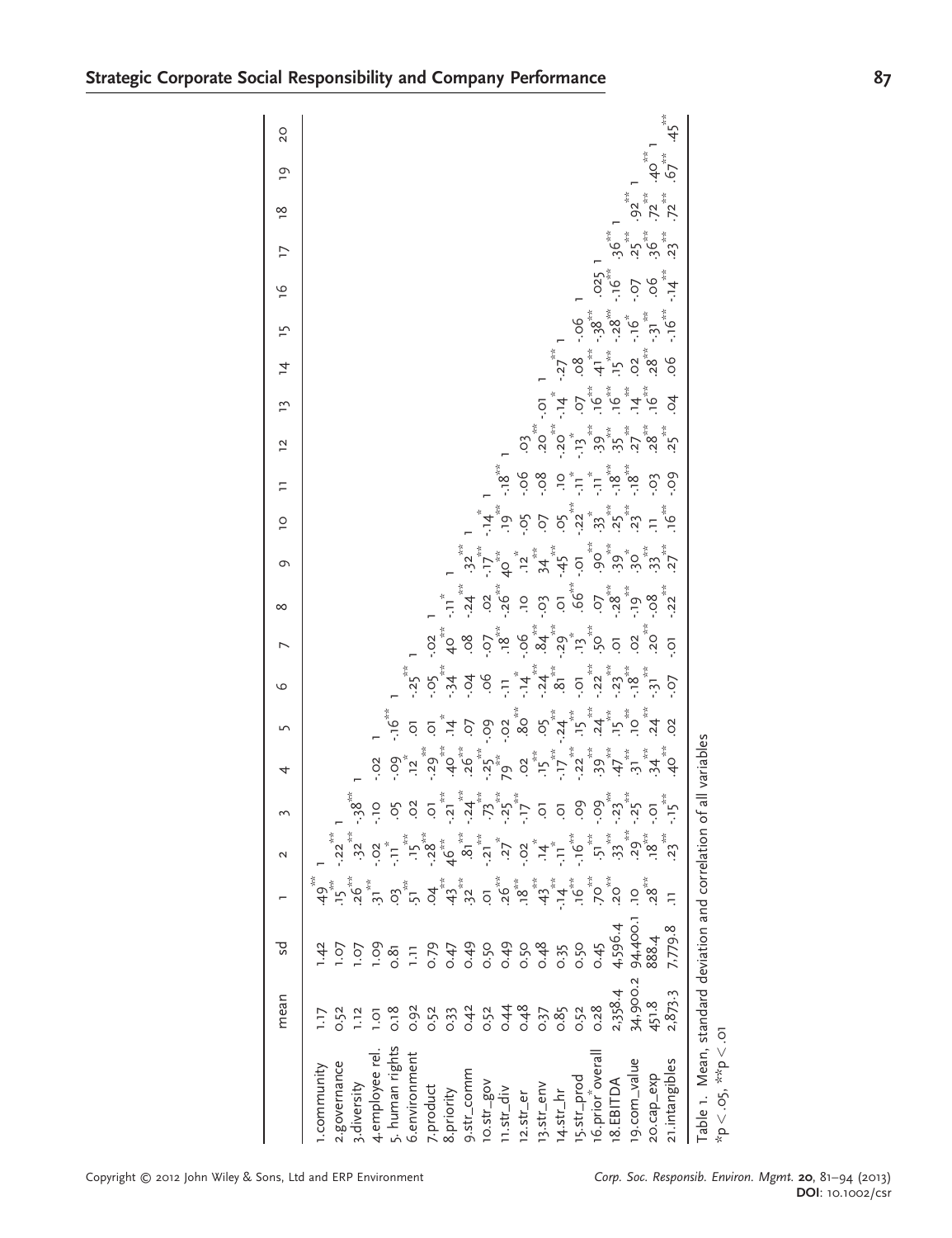expenditures. Also included in Table 1 are the CSR performance ratings of companies in the sample. On average, companies perform better with issues involving community relations (mean =  $1.17$ ), diversity (mean =  $1.12$ ), and employee relations (mean =  $I.01$ ) and environment (mean =  $0.92$ ) than they do on issues related to human rights  $(mean = 0.18)$ , product responsibility (mean = 0.52), and governance (mean = 0.52). The standard deviation associated with the ratings in each of the seven areas indicates a fair degree of variation among companies in their corporate social actions; ratings on community and environmental issues show the largest variance, while human rights and product-related ratings have the lowest variance.

Table 2 presents the results of the main effect model, in which CP (measured in terms of EBITDA, capital expenditure, company market value, and intangibles) was regressed on the seven areas of CSR while controlling for company size and industry in order to determine the nature of the CSR-CP relationship. Results show that employee- and diversity-related CSR initiatives are positively and significantly associated with three of the four performance measures, while governance has a significant positive association with capital expenditure. On the other hand, environment has a significantly negative association with intangibles, and human rights have a significantly negative association with capital expenditure. CSR initiatives in the areas of community and product are not associated with any of the performance measures, and the CSR-CP relationship is stronger (as is evident in the variance explained) in terms of the financial performance measures – EBITDA (r square = .50), capital expenditure (r square = .47) and intangibles (r square = .29) – than in terms of the market-based measure of company value ( $r$  square $= .26$ ). Similar to the findings of previous researchers (Orlitzky et al., 2003; Chiu and Sharfman, 2009), these results provide mixed evidence about the relationship between CSR and CP.

To investigate the effects of CSR initiatives that are prioritized via strategic concerns on the CSR-CP relationship, seven moderated multiple regressions were run, one for each of the specific areas of CSR initiatives Table 3. The seven moderated models were run for each of the four dependent performance variables. The effect of each variable was analyzed after controlling for the others, and size and industry were controlled for in each regression. After we entered the proposed main effect into the regression model, we added a multiplicative term to examine the moderating effect of the strategic approach adopted in each of the seven areas of CSR across the four performance measures.

Priority – which measured the attempt of top executives and directors to link the firm's CSR initiatives to the likely preferences of the stakeholders – was positively associated with CP in each of the areas of CSR initiatives, except human rights. In terms of various measures of CP, prioritization appeared to affect the CSR-CP relationship more in terms of EBITDA, the company's market value, and capital expenditure. However, this relationship was tenuous in terms of intangibles. These results provide support for the assertion that CSR initiatives based on the likely preference of stakeholders are positively associated with CP.

As for the moderating effects of strategic approach in various areas of CSR on the CSR-CP relationship of the 28 potential interaction effects (seven areas of CSR across four corporate performance measures), only eleven interaction terms were significant, all of which were in the predicted direction (positive effect). A strategic approach to CSR initiative positively moderated the CSR-CP relationship in terms of five of the seven CSR areas (except employee relations and environment), when CP was measured in terms of EBITDA. The moderating effect was noticeable in fewer areas of CSR when CP was measured in terms of a company's market value (four areas of CSR) and capital expenditure and intangibles (each in only one area of CSR). Also, no moderating effect was noted in terms of any of the measures of CSR-CP relationship in the area of environment. Although not across the board, but these results do provide general support for the hypothesis. However, they require further explanation and discussion.

In eight cases, five of which were statistically significant, the main effect was negative and the interaction effect was positive. For example, diversity-related and product-related CSR actions were, by themselves, negatively related to EBITDA, but the interaction terms were positive. Similarly, governance-related and productrelated CSR were negatively related to company value, but the interaction terms (governance\*strategic and product\*strategic) were positive. These results suggest that, while CSR initiatives in certain areas may have a negative effect on CP (presumably in terms of the cost incurred and the benefits derived), when the company executives and directors use the company's CSR resources in a strategic manner to pursue social objectives that are favored by the company's stakeholders, performance (evaluated in terms of profitability) is likely to improve.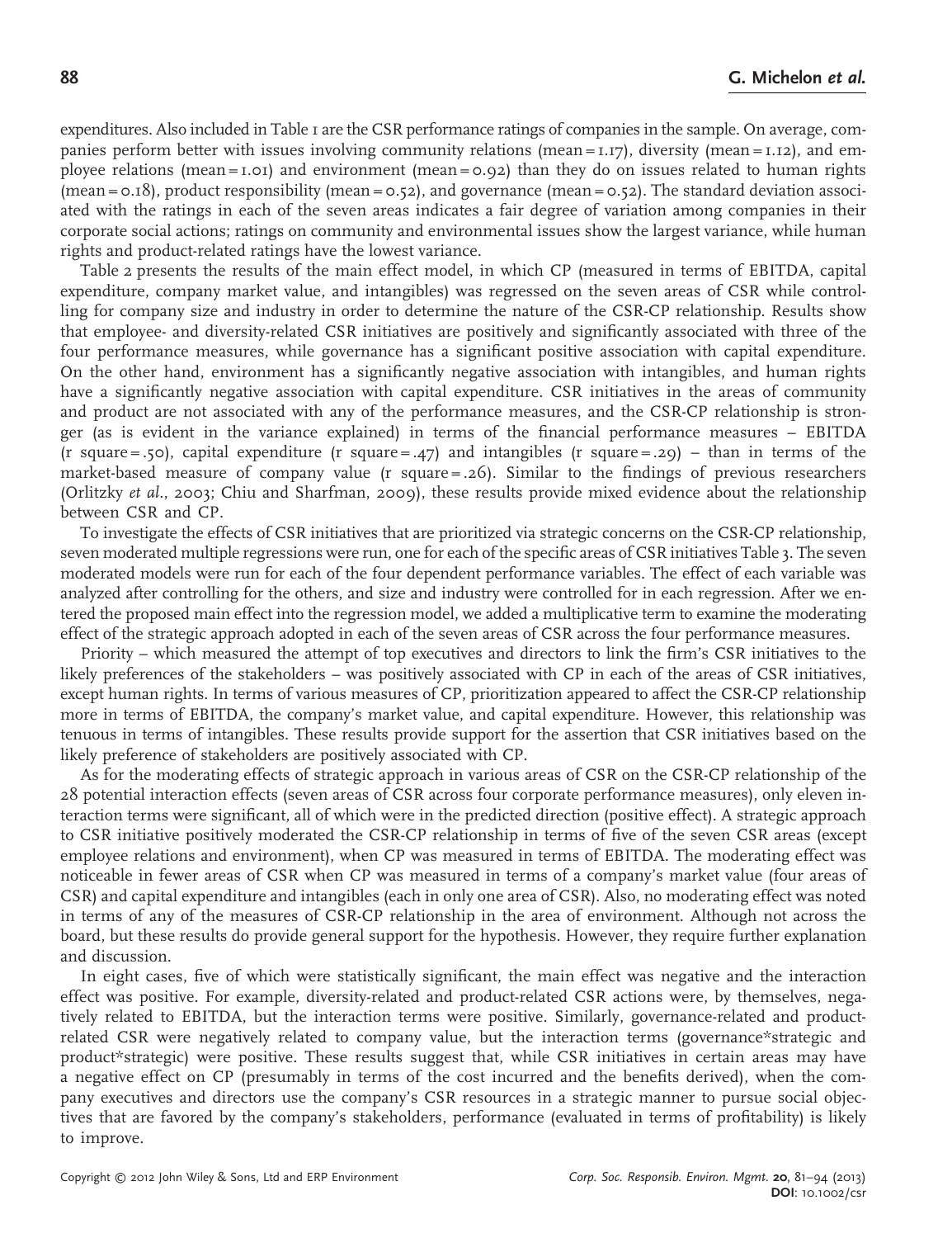#### Robustness and Sensitivity Analyses

Although the results of this study show that CSR initiatives have a greater impact on company performance if the company prioritizes them in keeping with the likely preferences of the stakeholders and channels company resources strategically to pursue the CSR initiatives related to stakeholder preferences than if it does not, no conclusion can be drawn about the direction of this relationship. Does superior company performance create opportunity and provide slack resources for enhanced and targeted CSR, or does targeted CSR improve company performance?

What about the simultaneity in the CSR-CP relationship, especially in terms of profitability? Our own test for a lagged effect (Table 4), in which strategically prioritized CSR measures at time  $t$  were regressed on company performance during time t+1, showed no major difference in the CSR-CP relationship from the results obtained from data collected during the same period, confirming the somewhat enduring nature of this relationship. This finding is in line with Choi and Wang (2009), who examined the effect of good stakeholder relationships on the persistence of superior company performance. Choi and Wang's study found that effective stakeholder management not only helps a firm achieve superior financial performance, it also helps sustain it over a period of time. Therefore, it is reasonable to say that effective CSR creates a 'virtuous cycle' of a strengthening CSR-CP relationship in which each element eventually supports the other. Moreover, following Callan and Thomas (2009, 2010), we performed a threestage least square regression model using two simultaneous equations in order to deal with this endogenous relationship between CSR and CP. Untabulated results confirm that current financial performance does not have a statistically significant direct effect on its current CSR performance. In line with Callan and Thomas (2009), this finding suggests that CSR and corporate performance can be reinforcing goals.

|                        |                    |              | Performance variables |              |
|------------------------|--------------------|--------------|-----------------------|--------------|
| Independent variables: | <b>EBITDA</b>      | Market Value | Capital Expenditure   | Intangibles  |
| Community              | 182.42             | 5,484.93     | 15.94                 | 376.98       |
|                        | [130.42]           | [3,452.35]   | [30.05]               | [245.92]     |
| Governance             | 43.39              | $-10,380.03$ | $128.26***$           | 449.916      |
|                        | [259.17]           | [6, 873.97]  | [62.98]               | [601.45]     |
| Diversity              | 752.66***          | 5,960.15     | 97.89                 | 1,878.09     |
|                        | [229.53]           | [3,762.90]   | [49.45]               | [720.63]     |
| Employee relations     | 421.53             | 5,661.82     | 125.58**              | 48.36        |
|                        | [172.52]           | [2,780.76]   | [57.35]               | [293.83]     |
| Human rights           | $-922.49$          | $-18,176.25$ | $-221.63$ ***         | $-418.55$    |
|                        | [758.38]           | [16,963.64]  | [85.39]               | [1, 111.03]  |
| Environment            | $-281.64$          | $-2,320.04$  | $-7.41$               | $-1,120.40$  |
|                        | [191.67]           | [3,108.78]   | [39.95]               | [671.72]     |
| Product                | $-646.63$          | $-7,287.72$  | 26.52                 | $-714.62$    |
|                        | [395.07]           | [8,904.51]   | [64.74]               | [520.69]     |
| <b>Size</b>            | $1,365.86***$      | 13,867.59    | 289.05                | 1,547.39     |
|                        | [175.77]           | [3, 634.71]  | [37.58]               | [284.49]     |
| Constant               | ***<br>$-7,733.55$ | $-49,307.57$ | ***<br>$-1,949.13$    | $-10,047.91$ |
|                        | [1, 174.14]        | [24, 595.23] | [298.83]              | [2, 296.95]  |
| Industry effects       | <b>YES</b>         | <b>YES</b>   | <b>YES</b>            | <b>YES</b>   |
| N                      | 271                | 281          | 282                   | 260          |
| Wald Chi2              | 131.21             | 106.32       | 156.00                | 66.86        |
| R squared              | .50                | .26          | .47                   | .29          |

Table 2. Regression results of the effect on CSR initiatives (aimed at various stakeholder groups) on corporate performance Standard Errors are in brackets.

 $*p < .05, **p < .01, **p < .001$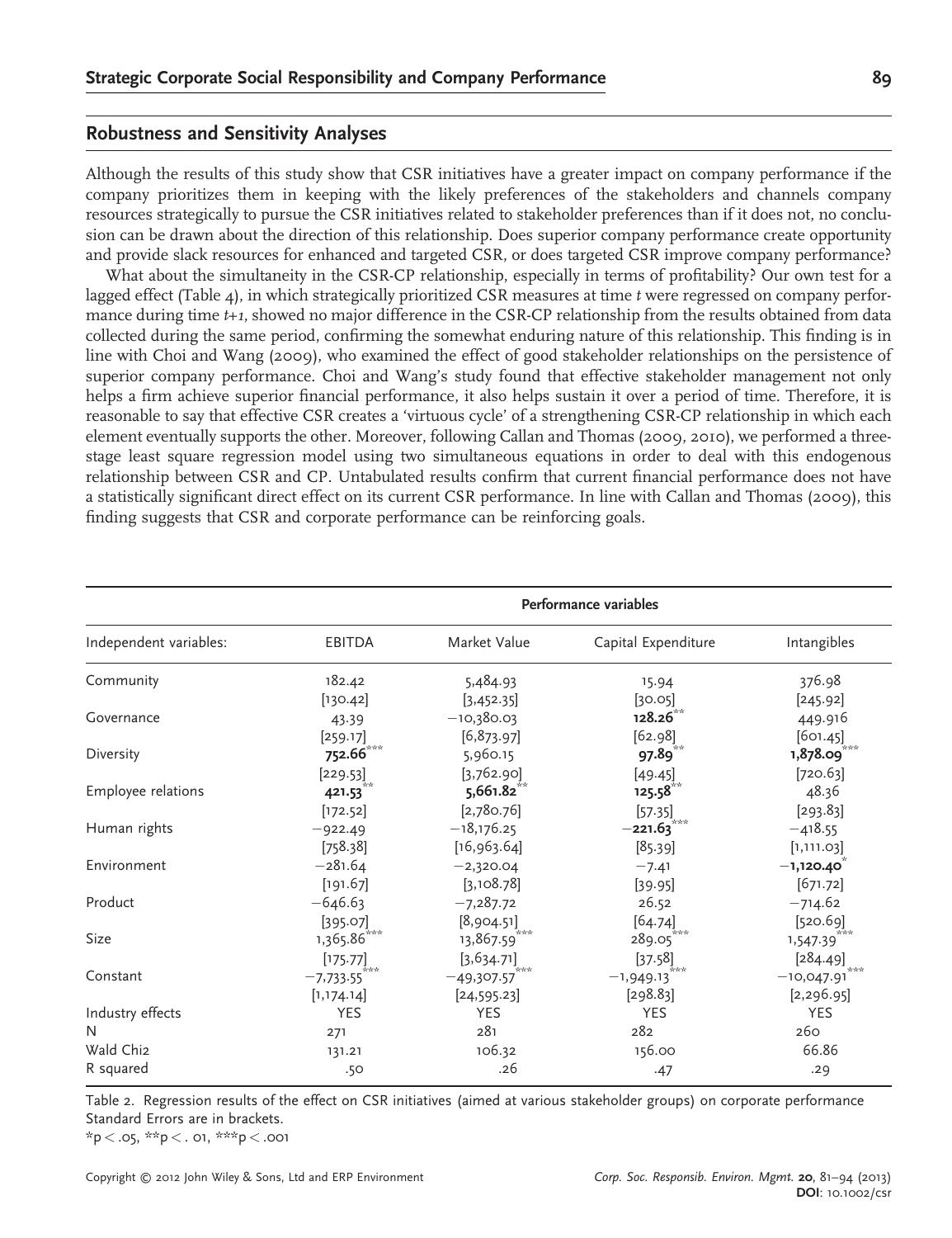|                        |                 |                 | Performance variables |                               |
|------------------------|-----------------|-----------------|-----------------------|-------------------------------|
| Independent variables: | <b>EBITDA</b>   | Market value    | Capital expenditure   | Intangibles                   |
| Priority               | 921.969**       | 30,612.783**    | 240.150**             | 1,223.845                     |
| Community              | $-382.571$      | $-8,756.689$    | 12.734                | 1,136.979                     |
| Strategic              | $-1,866.036$    | $-19,099.575$   | $-283.820$            | $-1,841.419$                  |
| Community*Strategic    | $1,411.026*$    | 18,842.753      | 57.955                | $-652.103$                    |
| Priority               | 1,251.110***    | 29,076.091**    | 223.093**             | 1,451.990**                   |
| Governance             | $-678.425$      | $-30,870.982**$ | $-82.919$             | $-35.205$                     |
| Strategic              | 279.689         | 1,806.372       | 131.495               | 1,071.244                     |
| Governance*Strategic   | 1672.786*       | 29,140.551**    | $281.751*$            | 266.411                       |
| Priority               | 813.516**       | 30,859.844**    | 94.184                | 438.769                       |
| Diversity              | $-390.247$      | $-4,531.037$    | $-72.760*$            | $-633.616$                    |
| Strategic              | $-2,856.566**$  | $-22,358.601$   | $-178.528$            | $-5,7$ 12.349 $^{\star\star}$ |
| Diversity*Strategic    | $2,122.277***$  | 22,678.770      | 172.248               | 3,960.955**                   |
| Priority               | 1,662.878***    | 63,101.570***   | $174.161***$          | 1,498.771*                    |
| Employee relations     | 109.788         | 7,640.631       | 63.494                | $-62.686$                     |
| Strategic              | 2,224.881*      | 74,599.229**    | $-345.221$            | 1,965.046                     |
| Employee*Strategic     | $-661.258$      | 33,404.863***   | 214.217               | $-733.066$                    |
| Priority               | 538.154         | 27,951.344      | 70.480                | $-39.817$                     |
| Human rights           | $-2,329.816$    | $-55,779.989$   | $-255.817$            | $-472.829$                    |
| Strategic              | 795.341         | 51,914.261      | 181.485               | $-4,575.342$                  |
| Human rights*Strategic | 4,171.626***    | 76,371.844*     | 124.997               | 3,803.67                      |
| Priority               | 1,549.922***    | 48,133.223***   | 145.080**             | 1,755.784**                   |
| Environment            | $-31.752$       | 29,754.039      | 64.862                | $-3,924.470$                  |
| Strategic              | 1,114.305       | 27,464.429**    | 227.606*              | $-353.203$                    |
| Environment*Strategic  | $-525.112$      | $-43,952.959$   | $-134.116$            | 3,015.474                     |
| Priority               | 929.334***      | 34,388.685**    | 164.185**             | 710.520                       |
| Product                | $-1,518.543*$   | $-25,034.111$   | $-25.313$             | $-2,309.279$                  |
| Strategic              | $-1,625.361***$ | $-5,786.526$    | $-147.489*$           | $-1,064.019*$                 |
| Product*Strategic      | 2,271.128**     | 38,168.94*      | 116.831               | 2,461.286                     |

Size and Industry dummies are not reported in the table.

\*  $p < .05$ , \*\*  $p < .01$ , \*\*\*  $p < .001$ 

Note: Using the Wooldridge test for autocorrelation in panel data we found first-order autocorrelation in some of the models. The following table shows which models were run using first order autocorrelation structures AR(1) in order to fix the autocorrelation problem:

| Independent variables     | <b>EBITDA</b> | Market Value | Capital Expenditure | Intangibles |
|---------------------------|---------------|--------------|---------------------|-------------|
| Community                 | AR(1)         |              |                     | AR(1)       |
| Governance                | AR(1)         |              |                     | AR(1)       |
| Diversity                 | AR(1)         |              | AR(1)               | AR(1)       |
| <b>Employee Relations</b> |               |              |                     | AR(1)       |
| Human rights              |               |              | AR(1)               | AR(1)       |
| Environment               | AR(1)         |              | AR(1)               | AR(1)       |
| Product                   |               |              |                     | AR(1)       |

Table 3. Results of moderated multiple regression analysis (Effect of strategically prioritized approach on the CSR-CP relationship)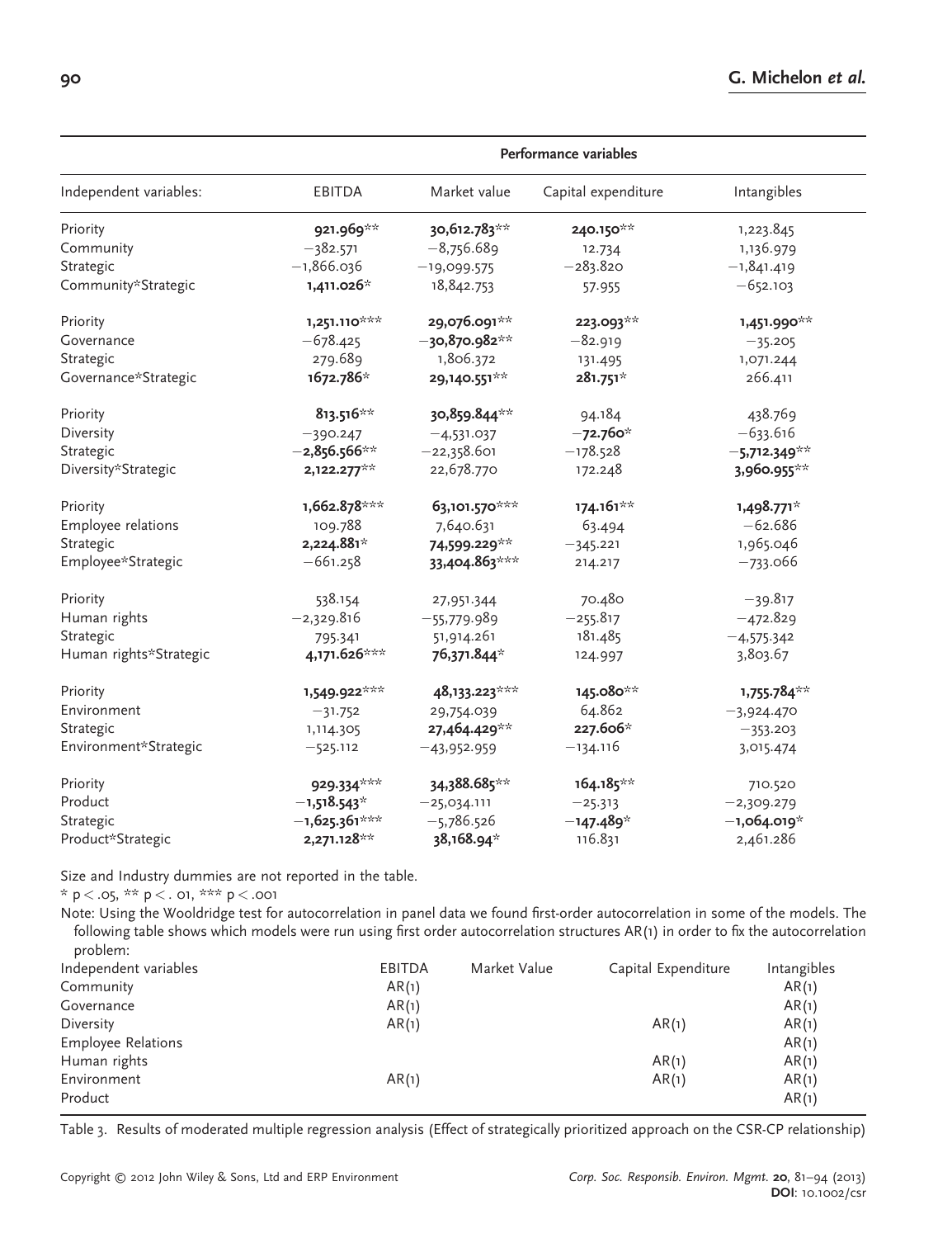|                                     |                           |                              | Performance variables        |                        |
|-------------------------------------|---------------------------|------------------------------|------------------------------|------------------------|
| Independent variables:              | $EBITDA$ <sub>(t+1)</sub> | Market Value $(t+1)$         | Cap. Expenditure $(t_{t+1})$ | Intangibles $_{(t+1)}$ |
| Priority                            | 868.681**                 | 43,133.358                   | 417.331                      | 260.460                |
| Community                           | $-317.037$                | $-13,786.968$                | $-152.445$                   | $-127.691$             |
| Strategic                           | 343.028                   | 43,723.651                   | 219.137                      | 1,199.809              |
| Community <sup>*</sup> Strategic    | 221.137                   | 1,349.373                    | 70.067                       | 396.262                |
| Priority                            | 674.640**                 | 23,622.049                   | 288.613                      | 272.567                |
| Governance                          | $-702.606$                | $-$ 30,816.862 $^{\ast\ast}$ | $-109.905$                   | $-1,860.490$           |
| Strategic                           | 127.767                   | $-8,073.566$                 | 112.672                      | $-638.203$             |
| Governance <sup>*</sup> Strategic   | 906.930                   | 32,666.350 <sup>*</sup>      | 255.179**                    | 1,942.415              |
| Priority                            | 456.628                   | 28,428.368                   | 249.124                      | 30.484                 |
| Diversity                           | $-447.496$                | 1,494.290                    | $-43.287$                    | $-58.425$              |
| Strategic                           | $-4,291.562$              | $-5,700.634$                 | $-235.963$                   | $-17,533.630$          |
| Diversity <sup>®</sup> Strategic    | 2,992.805***              | 12,330.664                   | 192.582                      | 9,954.340              |
| Priority                            | 998.842**                 | 53,968.507                   | 247.174                      | 620.173                |
| Employee relations                  | $-317.949$                | 11,910.387                   | $-12.338$                    | $-1,051.843$           |
| Strategic                           | 626.689                   | 71,887.971                   | $-613.578$                   | 127.159                |
| Employee <sup>*</sup> Strategic     | 15.343                    | 32,577.163                   | 342.969                      | $-157.190$             |
| Priority                            | 932.106                   | 43,253.848                   | 197.312                      | 3,564.419              |
| Human rights                        | $-1,094.792$              | $-7,554.974$                 | $-389.374$                   | 22.360                 |
| Strategic                           | 937.634                   | 29,110.489                   | 479.651                      | 6,139.377              |
| Human rights <sup>*</sup> Strategic | 3,475.541                 | 29,714.356                   | $+35.388$                    | 4,583.099              |
| Priority                            | 1,322.775                 | 42,132.825                   | 255.429                      | 2,260.424              |
| Environment                         | 1,351.795                 | 77,458.244                   | 199.098                      | 2,078.557              |
| Strategic                           | 2,372.049                 | 44,467.493                   | 460.969                      | 8,050.346              |
| Environment <sup>*</sup> Strategic  | 2,480.358                 | $-96,830.467$                | $-280.821$                   | $-6,376.532$           |
| Priority                            | 559.091                   | 27,423.818                   | 230.533                      | 1,378.908              |
| Product                             | –601.909                  | $-9,064.964$                 | 168.229                      | 2,057.173              |
| Strategic                           | $-1,766.455$              | $-7,837.629$                 | -300.316 ື                   | $-1,746.784$           |
| Product <sup>*</sup> Strategic      | 2,107.524                 | 25,775.927                   | 281.897                      | $-1,860.932$           |

Table 4. Effect of strategic approach to CSR at time  $(t)$  on corporate performance at time  $(t + \tau)$ 

Size and industry dummies are not reported in the table.

 $*p < .05, **p < .01, **p < .001$ 

Because of the way in which we created the measures for strategically prioritized CSR initiatives, these variables may contain measurement errors, so we performed sensitivity analyses by estimating our results using alternative measures. We first built a new measure of CSR initiatives prioritized in terms of stakeholder preferences by calculating the standard deviation (instead of the variance) for each company in each of the seven areas of stakeholder management. We then defined a dummy variable that is equal to 1 when the standard deviation of the company is greater than the average of standard deviation for all observations in the year t, and 0 otherwise. The results in the models did not vary from the results reported in Table 3, confirming that our results are robust to alternative statistical proxies.

Next, we performed regression analyses based on median values instead of mean values. We calculated the median score for each of the areas of CSR for the year t and then defined a dummy variable that is equal to 1 when the score in a specific area of CSR obtained by a company was greater than the median and 0 otherwise. These measures once again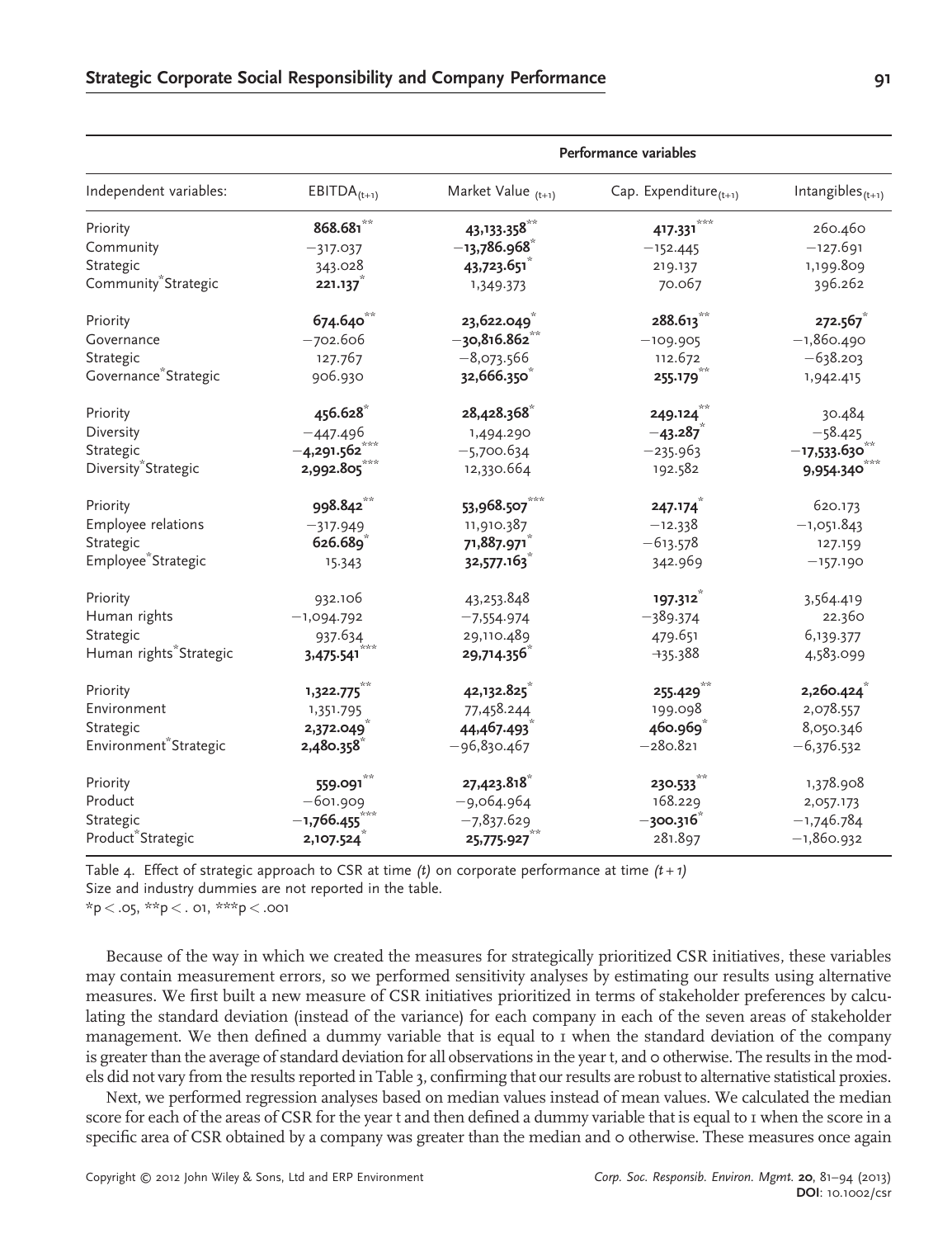allowed us to determine whether a company was channeling resources to a CSR initiative in a strategic way. The results obtained using this measure were similar to those reported in Table 3 except that environmental performance was not significantly associated with capital expenditure and that some differences were noted in the area of product responsibility, although the coefficient signs were in the same direction as those reported in Table 3.

## **Discussion**

Despite being one of the most highly researched areas in management, the CSR-CP relationship in terms of companies' social actions toward specific stakeholder groups has seen somewhat limited empirical investigation. Most studies that have examined the CSR-CP relationship have focused on correlating firm-level corporate social performance with measures of CP, while some have examined the relationship between specific CSR activities and CP, and none we found has examined the impact of targeted CSR initiatives on company performance. To gain a better understanding of the nature of the CSR-CP relationship, this study examined CSR initiatives in terms of strategic choices that companies make and pursue based on the likely preferences of the firms' stakeholders.

The results indicate that companies whose CSR activities are prioritized based on strategic concerns have superior financial performance and that the process of prioritization and the strategic approach adopted by the firm strengthens the CSR-CP relationship. The effect of prioritizing CSR in a strategic way is clarified when one compares the CSR-CP relationship in Table 2 (main effect) with those in Table 3 (moderating effect of strategically prioritized CSR). In addition, prioritizing CSR in a strategic manner appears to affect CP more strongly in terms of financial measures than it does in terms of market-based measures.

However, this relationship was not observed across the board for all of the seven areas of CSR. Tests for interactions between strategically prioritized CSR and the CSR-CP relationship found no interaction effect between CP and environment-related or employee-related CSR initiatives. This finding is not unusual; other researchers (Hillman and Keim, 2001; Callan and Thomas, 2009) have found similar results, indicating that some types of corporate social initiatives are more important than others for CP.

The interaction effects that were positive and so provided support for the hypothesis included the effect of strategically prioritized CSR initiatives on CP in the areas of community, governance, diversity, human rights and product/customer. The fact that the intercepts of these variables themselves were negative while the interaction effect was positive suggests that, in the absence of strategic prioritization, corporate social actions in these areas may primarily be expenses that are not justified in terms of enhanced CP. These results once again confirm the findings of a previous study (Hillman and Keim, 2001, p. 135), which noted that merely participating in social issues leads to diminished financial outcomes, while corporate social initiatives directly tied to the preferences of stakeholders may not only benefit stakeholders but also increase shareholder wealth.

# Conclusions and Limitations

The main conclusion from the findings of this study is that, when companies link their CSR initiatives to likely preferences of the stakeholders and channel resources to these initiatives, they are able to maximize their CSR efforts in terms of improved company performance. When implementing CSR initiatives, managers will see the largest impact if they undertake the corporate social actions that link their firms' CSR initiatives to stakeholder preferences and channel their CSR resources in terms of strategic objectives related to these preferences (Peloza, 2006).

The study also implicitly highlights the importance of companies undertaking stakeholder dialogue to gauge the views and aspirations of their stakeholders. Based on the understanding that is likely to emerge from such dialogues, companies can prioritize which stakeholders' demands to address and construct their CSR initiatives in a strategic way by creating propositions that are based on corporate capabilities that are particularly suitable to creating value for different stakeholder groups. In addition, by adapting a strategic approach to CSR companies can create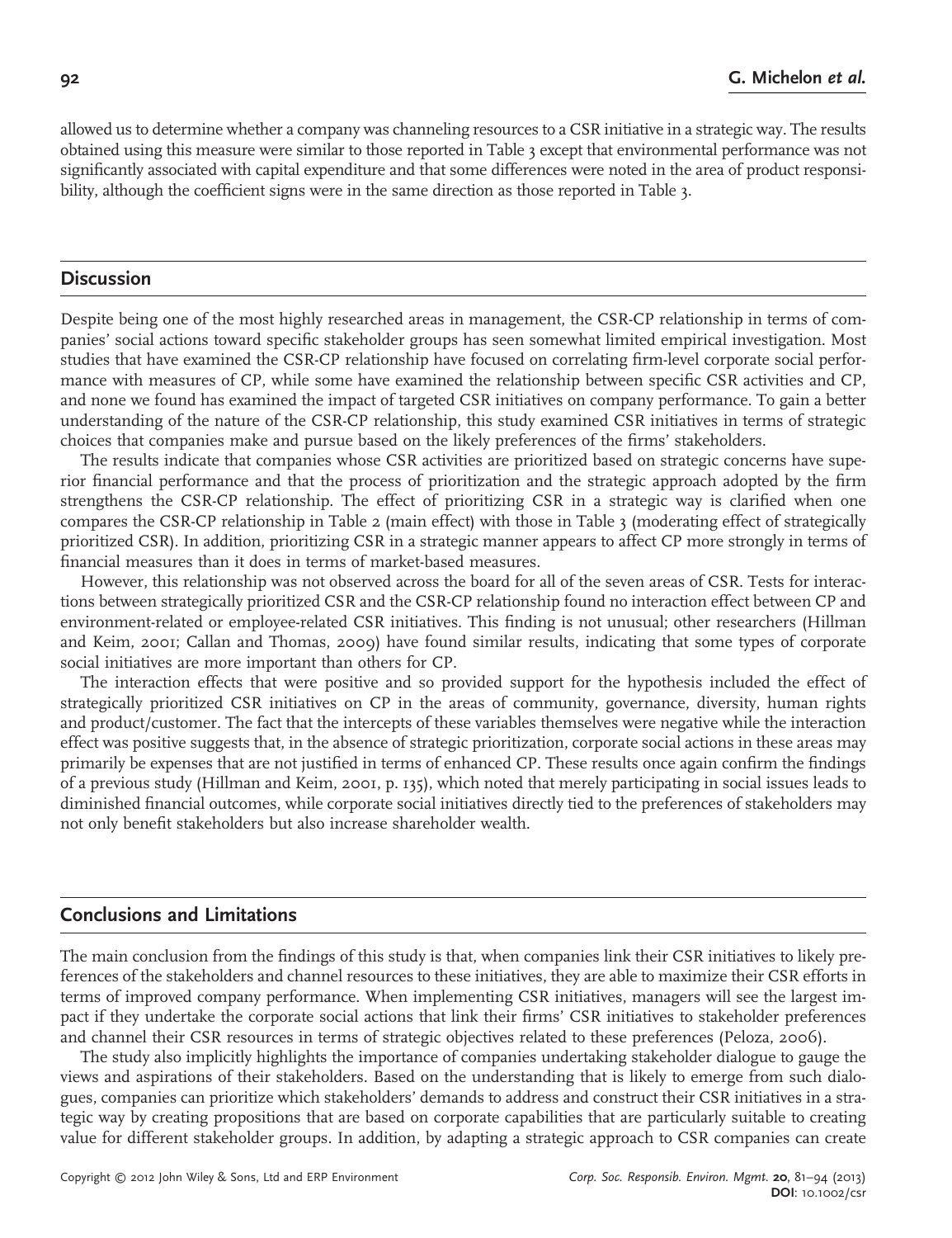relationships with stakeholders that are valuable in contributing to the corporate success and avoid unprofitable and non-productive corporate social initiatives.

While this study addresses a critically important issue regarding the relationship between CSR and company performance, and it has laid down a path to explore, the topic warrants further investigation. Future research should move beyond correlating broad measures of a company's CSR initiatives with CP by examining specific firm-level corporate social actions in order to clarify the complex relationship between CSR and CP.

An important limitation of this research is the lack of direct measures of strategic prioritization of firm-level corporate social actions. We used variance among and between company's corporate social actions as a proxy for these measures, but future studies can extend this line of inquiry by collecting primary and direct data on these two measures. The generalizability of the findings of the study is also limited given the nature of sample used in this study, and it remains for future studies to determine whether these results will hold for a larger cross-section of companies.

# References

- Alniacik U, Alniacik E, Genc N. 2011. How corporate social responsibility information influences stakeholders' intentions. Corporate Social Responsibility and Environmental Management 18: 234–245. DOI:10.1002/csr.245
- Beck N, Katz JN. 1995. What to do (and not to do) with time-series cross-section data. American Political Science Review 89: 634–647. DOI:10.2307/2082979
- Boesso G, Kumar K. 2007. Drivers of corporate voluntary disclosure: A framework and empirical evidence from Italy and the United States. Accounting, Auditing and Accountability Journal 20: 269–296. DOI:10.1108/09513570710741028
- Brown TJ, Dacin PA. 1997. The Company and the product: Corporate associations and consumer product responses. Journal of Marketing 61: 68–84. DOI:10.2307/1252190

Callan SJ, Thomas JM. 2009. Corporate financial performance and corporate social performance: an update and reinvestigation. Corporate Social Responsibility and Environmental Management 16: 61-78. DOI:10.1002/csr.182

- Callan SJ, Thomas JM. 2010. Executive compensation, corporate social responsibility, and corporate financial performance: a multi-equation framework. Corporate Social Responsibility and Environmental Management. DOI:10.1002/csr.249
- Chiu S, Sharfman M. 2009. Legitimacy, visibility, and the antecedents of corporate social performance: An investigation of the instrumental perspective. Journal of Management. DOI:10.1177/0149206309347958
- Choi J, Wang H. 2009. Stakeholder relations and the persistence of corporate financial performance. Strategic Management Journal 30: 895–907. DOI:10.1002/smj.759
- Collison DJ, Cobb G, Power DM, Stevenson LA. 2008. The financial performance of the FTSE4Good indices. Corporate Social Responsibility and Environmental Management 15: 14–28. DOI:10.1002/csr.144
- Coombs JE, Gilley KM. 2005. Stakeholder management as a predictor of CEO compensation: Main effects and interactions with financial performance. Strategic Management Journal 26: 827–840. DOI:10.1002/smj.476

Ditlev-Simonson CD, Midttun D. 2011. What motivates managers to pursue corporate responsibility? A survey among key stakeholders. Corporate Social Responsibility and Environmental Management 18: 25–38. DOI:10.1002/csr.237

- Dobers P, Springett D. 2010. Corporate social responsibilities: discourse, narratives and communication. Corporate Social Responsibility and Environmental Management 17: 63-69. DOI:10.1002/csr.231
- Doh PJ, Howton SD, Howton SW, Siegel DS. 2010. Does the market respond to endorsement of social responsibility? The role of institutions, information, and legitimacy. Journal of Management. DOI:10.1177/0149206309337896
- Epstein MJ, Widen SK. 2011. Facilitating sustainable development decisions: measuring stakeholders reactions. Business Strategy and the Environment 20: 107–123. DOI:10.1002/bse.680

Falck O, Heblich S. 2007. Corporate social responsibility: Doing well by doing good. Business Horizons 50: 247–254. DOI:10.1016/j.bushor.2006.12.002

- Fombrun CJ, Gardberg N, Barnett M. 2000. Opportunity platforms and safety nets: Corporate citizenship and reputational risk. Business and Society Review 105: 85–106. DOI:10.1111/0045-3609.00066
- Goll I, Rasheed AA. 2004. The moderating effect of environmental munificence and dynamism on the relationship between discretionary social responsibility and firm performance. Journal of Business Ethics 49: 41–54. DOI:10.1023/B:BUSI.0000013862.14941.4e
- Graves SB, Waddock SA. 1994. Institutional owners and corporate social performance. Academy of Management Journal 37: 1034–1046. DOI:10.2307/256611
- Hemingway CA, Maclagan PW. 2004. Managers' personal values as drivers of corporate social responsibility. Journal of Business Ethics 50: 33-44. DOI:10.1023/B:BUSI.0000020964.80208.c9
- Hillman AJ, Keim GD. 2001. Stakeholder value, stakeholder management, and social issues: What's the bottom line? Strategic Management Journal 22: 125–139. DOI:10.1002/1097-0266(200101)22:2<125::AID-SMJ150>3.0.CO;2-H
- Jensen MC, Meckling WH. 1976. Theory of the firm: managerial behavior, agency costs and ownership structure. Journal of Financial Economics 3: 305–360. DOI:10.2139/ssrn.94043